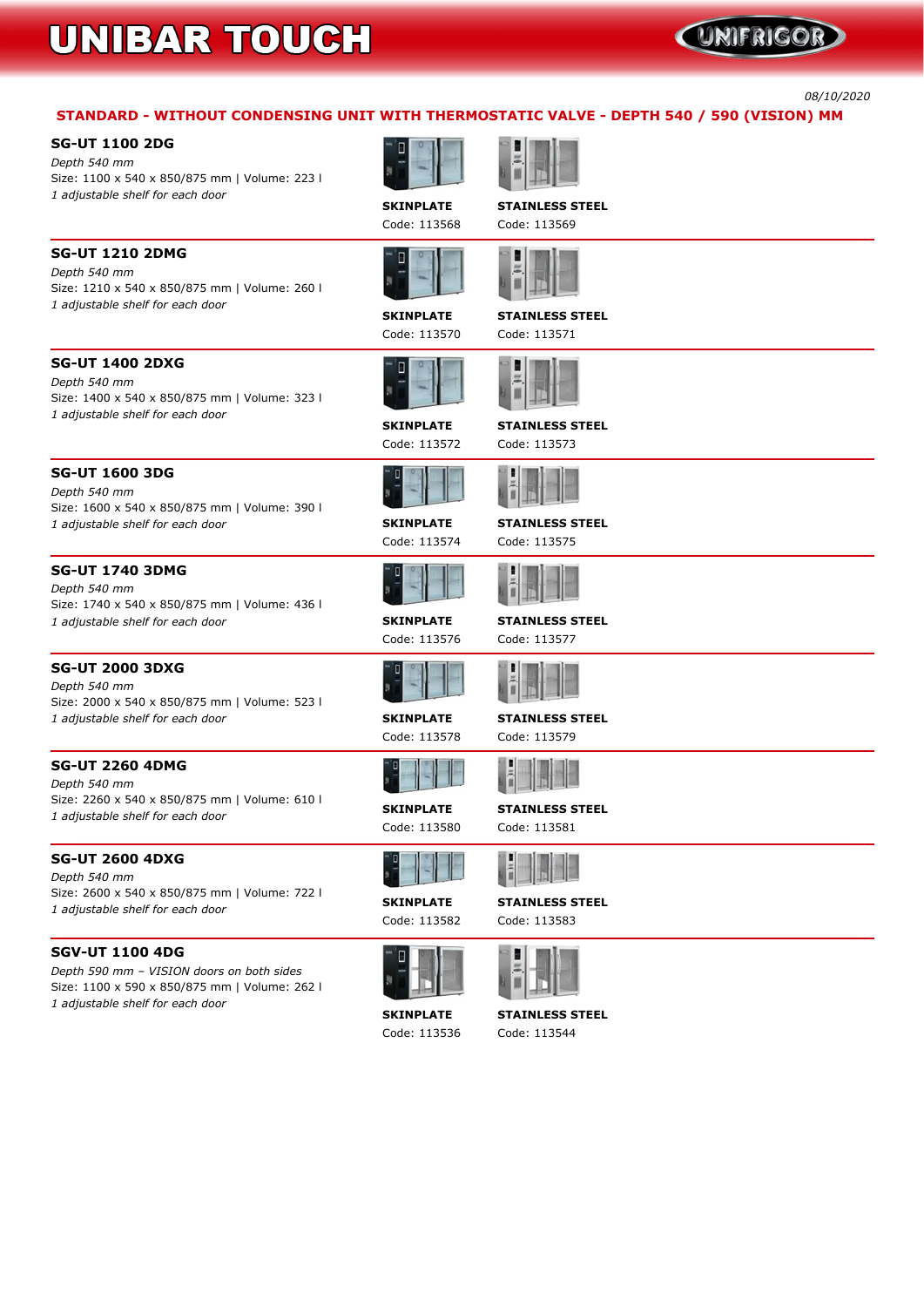# UNIFRIGOR

*08/10/2020*

# **STANDARD - WITHOUT CONDENSING UNIT WITH THERMOSTATIC VALVE - DEPTH 540 / 590 (VISION) MM**

# **SGV-UT 1210 4DMG**

*Depth 590 mm – VISION doors on both sides* **Size: 1210 x 590 x 850/875 mm | Volume: 290 l** *1 adjustable shelf for each door*

**SKINPLATE STAINLESS STEEL Code: 113537 Code: 113545**



**SGV-UT 1400 4DXG**

*Depth 590 mm – VISION doors on both sides* **Size: 1400 x 590 x 850/875 mm | Volume: 356 l**





*1 adjustable shelf for each door*



**SKINPLATE STAINLESS STEEL**

**Code: 113538 Code: 113546**

*Depth 590 mm – VISION doors on both sides* **Size: 1600 x 590 x 850/875 mm | Volume: 429 l** *1 adjustable shelf for each door* **SKINPLATE STAINLESS STEEL**

**Code: 113559 Code: 113547**



# **SGV-UT 1740 6DMG**

*Depth 590 mm – VISION doors on both sides* **Size: 1740 x 590 x 850/875 mm | Volume: 481 l** *1 adjustable shelf for each door* **SKINPLATE STAINLESS STEEL**



### **SGV-UT 2000 6DXG**

*Depth 590 mm – VISION doors on both sides* **Size: 2000 x 590 x 850/875 mm | Volume: 574 l** *1 adjustable shelf for each door* **SKINPLATE STAINLESS STEEL**

**Code: 113541 Code: 113549**



### **SGV-UT 2260 8DMG**

*Depth 590 mm – VISION doors on both sides* **Size: 2260 x 590 x 850/875 mm | Volume: 670 l** *<sup>1</sup> adjustable shelf for each door* **SKINPLATE STAINLESS STEEL**

**Code: 113542 Code: 113550**





## **SGV-UT 2600 8DXG**

*Depth 590 mm – VISION doors on both sides* **Size: 2600 x 590 x 850/875 mm | Volume: 791 l** *<sup>1</sup> adjustable shelf for each door* **SKINPLATE STAINLESS STEEL**

**Code: 113543 Code: 113551**



| Models: Tutti i modelli                     | 119583 |
|---------------------------------------------|--------|
| <b>Hook</b>                                 |        |
| Models: Tutti i modelli                     | 340105 |
| Chromium plated key closing for door/drawer |        |
| Models: Tutti i modelli                     | 340143 |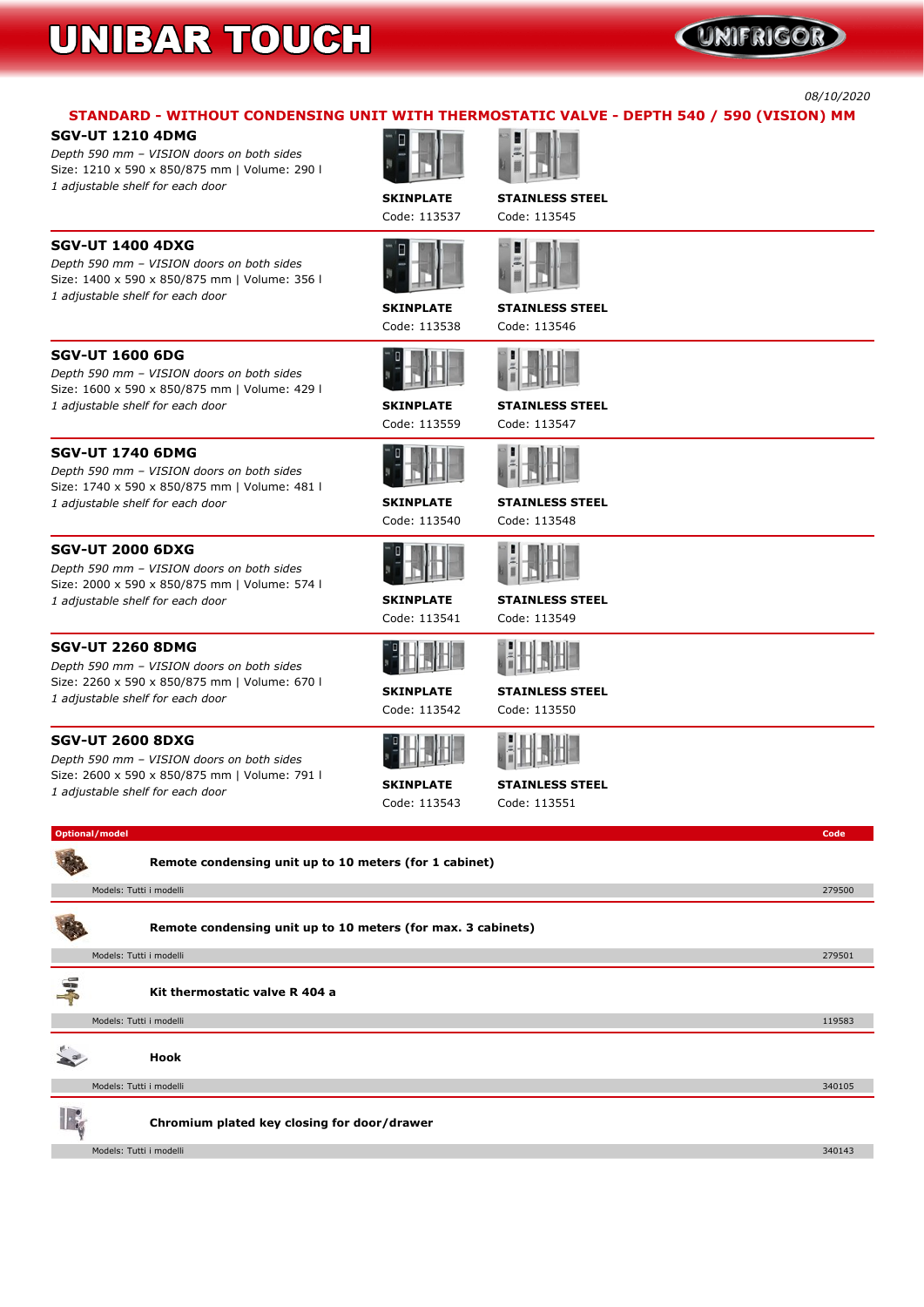

*08/10/2020*

### **STANDARD - WITHOUT CONDENSING UNIT WITH THERMOSTATIC VALVE - DEPTH 540 / 590 (VISION) MM**

### **Optional/model Code**

### Key closing with protection for doors (to assemble in D3 for models with 3 doors and D1 and D4 for models with 4 **doors)**

**Models: SG-UT 2000 3DXG; SG-UT 2600 4DXG; SGV-UT 2000 6DXG; SGV-UT 2600 8DXG; SG-UT 1600 3DG; SG-UT 1740 3DMG; SG-UT 2260 4DMG; SGV-UT 1600 6DG; SGV-UT 1740 6DMG; SGV-UT 2260 8DMG 340120**

### **Set of standard shelves in embossed aluminium 1 per door (including hooks)**

| Models: SG-UT 1100 2DG; SGV-UT 1100 4DG   | 119130 |
|-------------------------------------------|--------|
| Models: SG-UT 1210 2DMG; SGV-UT 1210 4DMG | 119164 |
| Models: SG-UT 1400 2DXG; SGV-UT 1400 4DXG | 119131 |
| Models: SG-UT 1600 3DG; SGV-UT 1600 6DG   | 119132 |
| Models: SG-UT 1740 3DMG; SGV-UT 1740 6DMG | 119165 |
| Models: SG-UT 2000 3DXG; SGV-UT 2000 6DXG | 119133 |
| Models: SG-UT 2260 4DMG; SGV-UT 2260 8DMG | 119166 |
| Models: SG-UT 2600 4DXG; SGV-UT 2600 8DXG | 119135 |
|                                           |        |

### Additional price for set of 2 glass drawers UT including 2 stainless steel partitions for each drawer. (Max weight cap. **90 Kg - Fulterer)**

### Additional price for set of 3 glass drawers UT including 2 steel partitions for each drawer. (Max weight cap.90 Kg -**Fulterer)**

### **Set of stainless steel shelves 1 per door (including hooks)**

| Models: SG-UT 1100 2DG; SGV-UT 1100 4DG   | 119136 |
|-------------------------------------------|--------|
| Models: SG-UT 1210 2DMG; SGV-UT 1210 4DMG | 119167 |
| Models: SG-UT 1400 2DXG; SGV-UT 1400 4DXG | 119137 |
| Models: SG-UT 1600 3DG; SGV-UT 1600 6DG   | 119138 |
| Models: SG-UT 1740 3DMG; SGV-UT 1740 6DMG | 119168 |
| Models: SG-UT 2000 3DXG; SGV-UT 2000 6DXG | 119139 |
| Models: SG-UT 2260 4DMG; SGV-UT 2260 8DMG | 119169 |
| Models: SG-UT 2600 4DXG; SGV-UT 2600 8DXG | 119141 |



| Models: SG-UT 1100 2DG; SG-UT 1600 3DG                    | 141589 |
|-----------------------------------------------------------|--------|
| Models: SG-UT 1210 2DMG; SG-UT 1740 3DMG; SG-UT 2260 4DMG | 141593 |
| Models: SG-UT 1400 2DXG; SG-UT 2000 3DXG; SG-UT 2600 4DXG | 141254 |
|                                                           |        |



 $\lambda$ 

| Models: SG-UT 1100 2DG                                    | 141591 |
|-----------------------------------------------------------|--------|
| Models: SG-UT 1210 2DMG; SG-UT 1740 3DMG; SG-UT 2260 4DMG | 141595 |
| Models: SG-UT 1400 2DXG; SG-UT 2000 3DXG; SG-UT 2600 4DXG | 141256 |

### **Additional price for door frame and handle in black colour**

| Models: Tutti i modelli | 19586 |
|-------------------------|-------|
|                         |       |

#### **Steel partition for drawer**

| Models: SG-UT 1100 2DG; SG-UT 1600 3DG                    | 370016 |
|-----------------------------------------------------------|--------|
| Models: SG-UT 1210 2DMG; SG-UT 1740 3DMG; SG-UT 2260 4DMG | 370017 |
| Models: SG-UT 1400 2DXG; SG-UT 2000 3DXG; SG-UT 2600 4DXG | 370018 |

#### **Kit protection borders for drawers 75 mm height**

| Models: SG-UT 1210 2DMG; SG-UT 1740 3DMG; SG-UT 2260 4DMG | 119474 |
|-----------------------------------------------------------|--------|
| Models: SG-UT 1400 2DXG; SG-UT 2000 3DXG; SG-UT 2600 4DXG | 119163 |



### **Kit revolving wheel with brake 80 mm heigh**

| Models: Tutti i modelli   | 119477 |
|---------------------------|--------|
| Big foot 110-160 mm heigh |        |
| Models: Tutti i modelli   | 119478 |